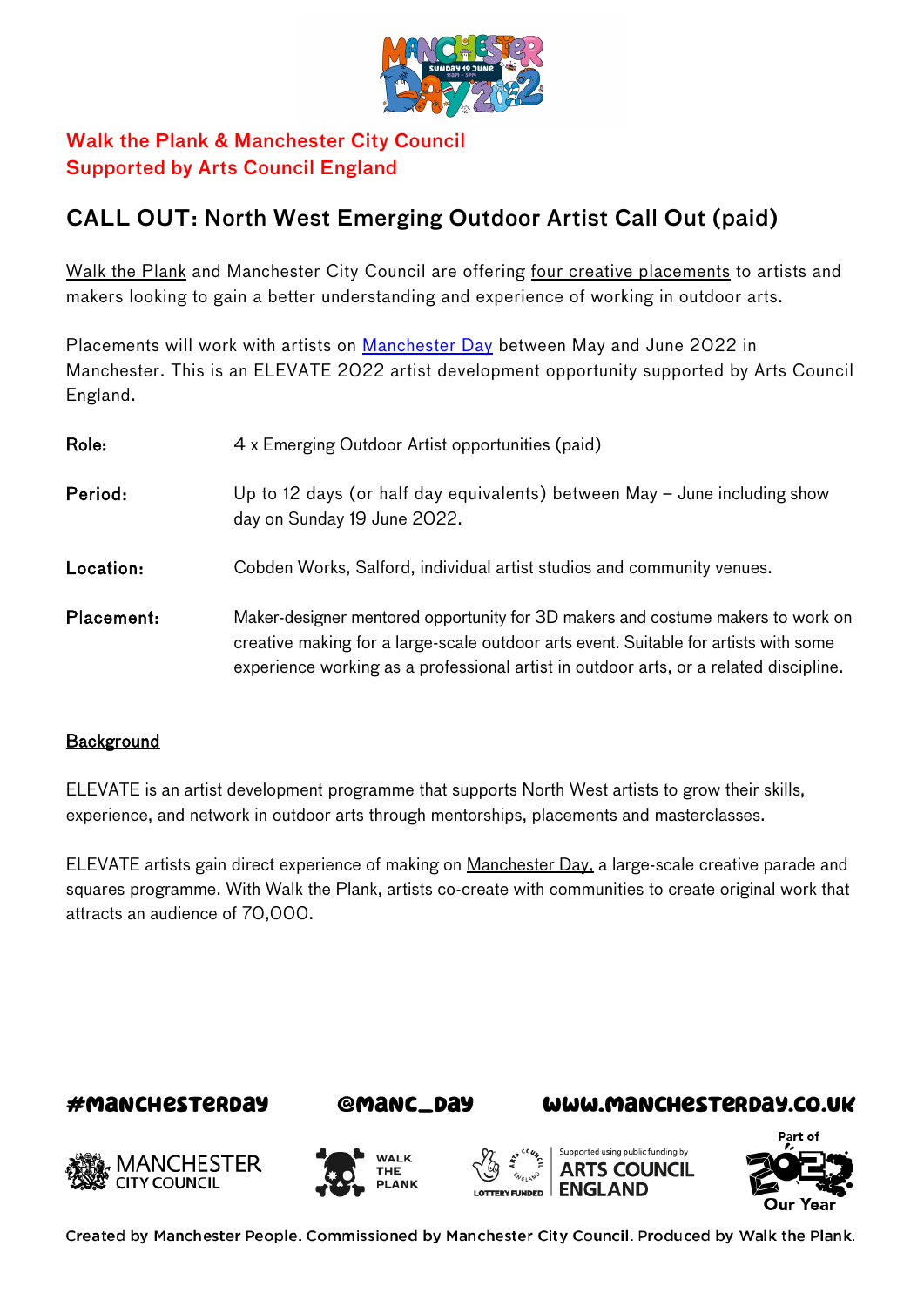

*Manchester Day*. Left: parade Right: activity in Great Northern Square. Images: Mark Waugh

#### ELEVATE artist apprenticeship

This is an opportunity aimed at supporting emerging artists wanting to develop their careers in carnival, 3D making and / or costume. You will gain mentoring and leadership experience, build your profile, portfolio and network.

# Have you got what we are looking for?

The opportunity is for emerging artist/makers looking to build on their experience of working in outdoor arts.

#### We are looking for candidates who are:

- Creative skillset in 'making' of outdoor arts in either 3D makes or costume
- Punctual and reliable
- Friendly and collaborative with great communication skills
- Ready for a creative challenge
- A keen eye for detail

#### **Eligibility Criteria**

- Some experience working as a professional artist in outdoor arts, or a related discipline.
- Live or work in and around the North West of England.
- Must be available to work in Manchester between May and June 2022. Days will be scheduled in agreement with artist and project manager.
- Selection will be made by a panel based on how much they feel the candidate will benefit from the opportunity and what they will bring to Manchester Day.
- Walk the Plank and Manchester City Council are equal opportunity employers.

# #MANCHESTERDAY















Created by Manchester People. Commissioned by Manchester City Council. Produced by Walk the Plank.